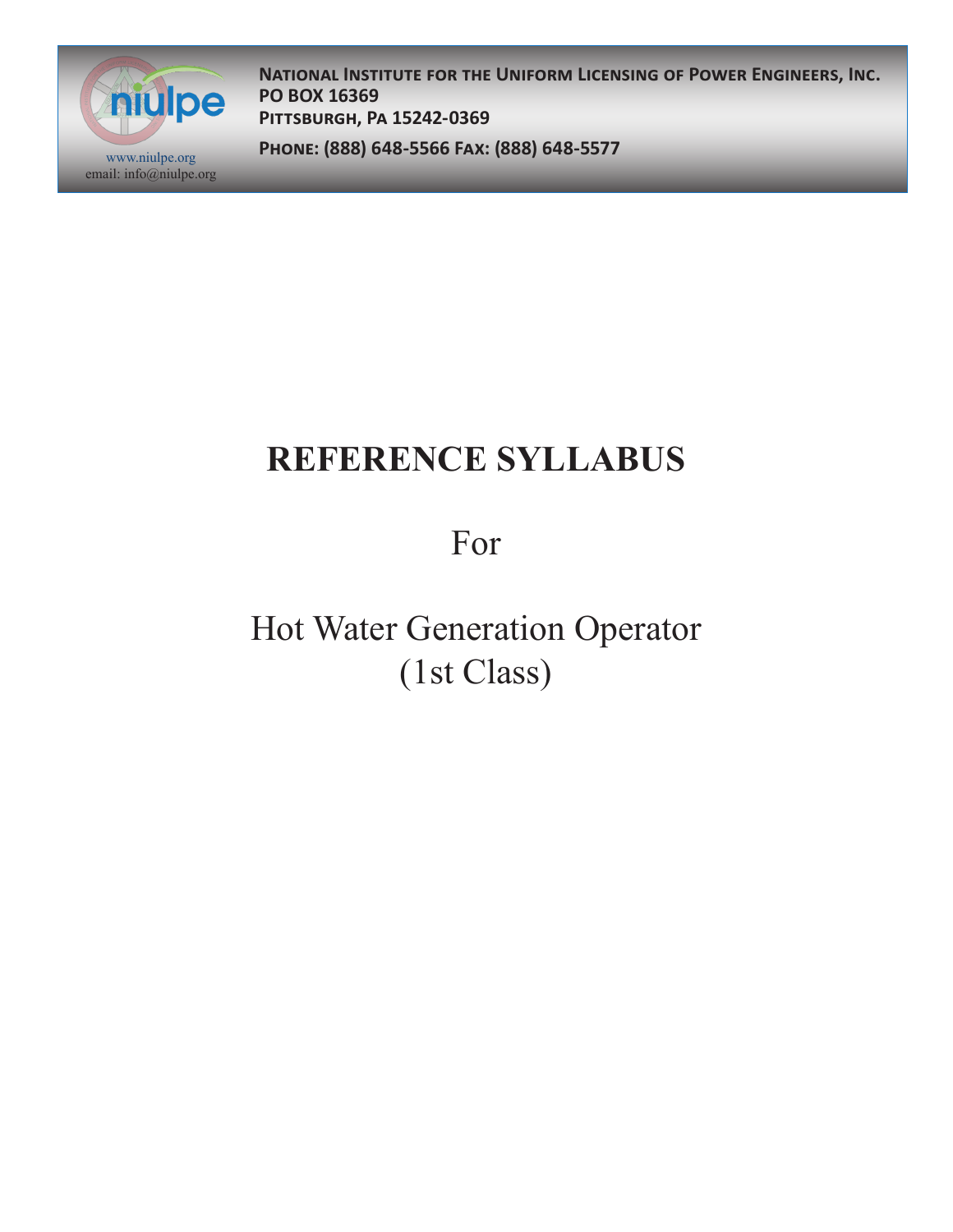

## **Hot Water Generation Operator (1st Class)**

**Syllabus**

### **Introduction**

This Syllabus is intended to assist candidates studying for the Hot Water Generation Operator (1st Class) Examination.

#### **Recommended Study Program:**

It is recommended that, before undertaking this examination, the candidate completes Power Engineering Course of study, offered through a recognized and approved technical institute or training provider which addresses the Syllabus Outline.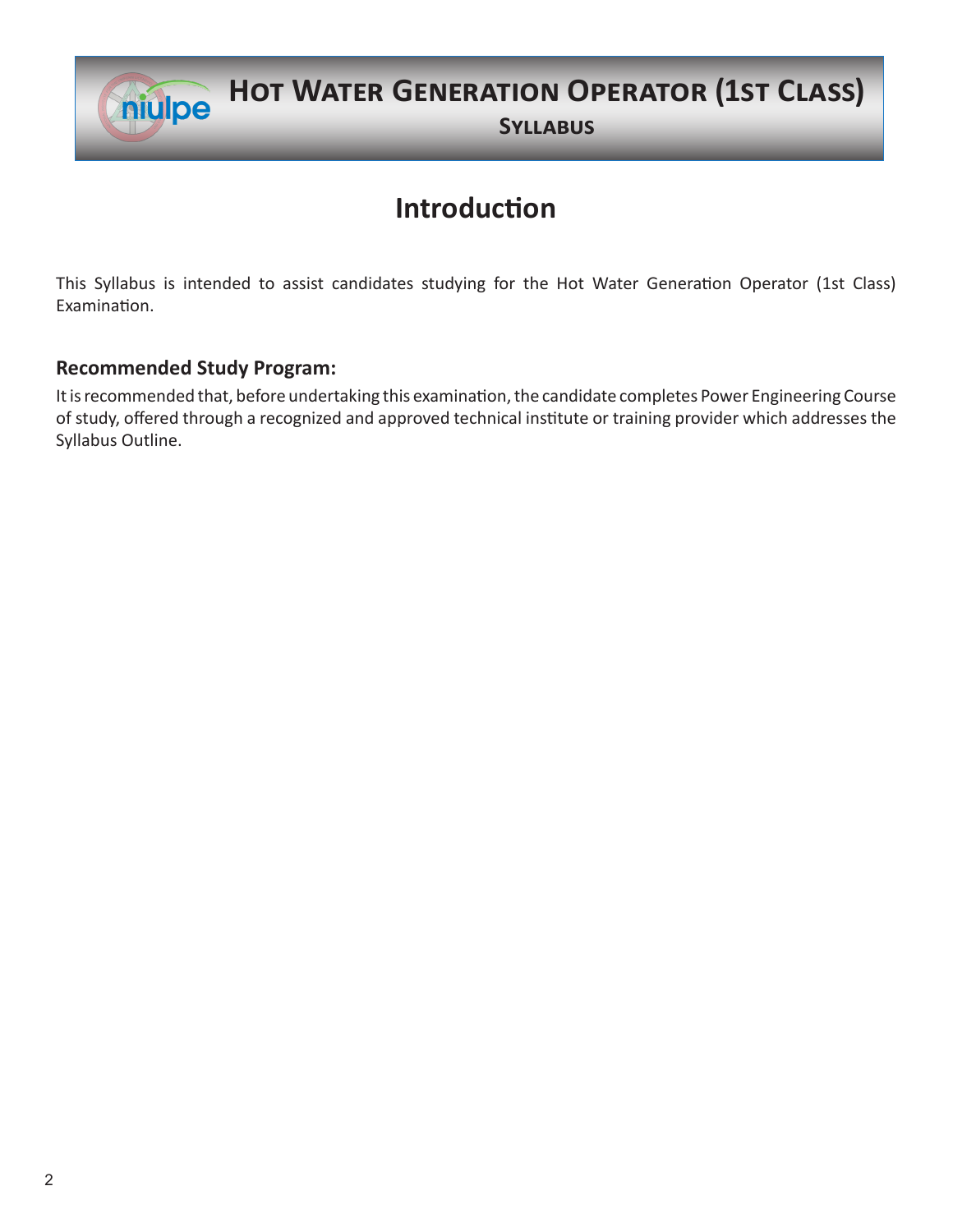

## **Hot Water Generation Operator (1st Class)**

**Syllabus**

Reference Syllabus for Hot Water Generation Operator (1st Class) Examination **Candidates** 

**Major Topic: Heating Boilers**

**Topic 1 Cast Iron Sectional & Modular Boilers Topic 2 Oil Burners for Heating Boilers Topic 3 Gas Burners for Heating Boilers Topic 4 Basic Fittings for Hot Water Boilers Topic 5 Hot Water and Steam Heating Boiler Operation**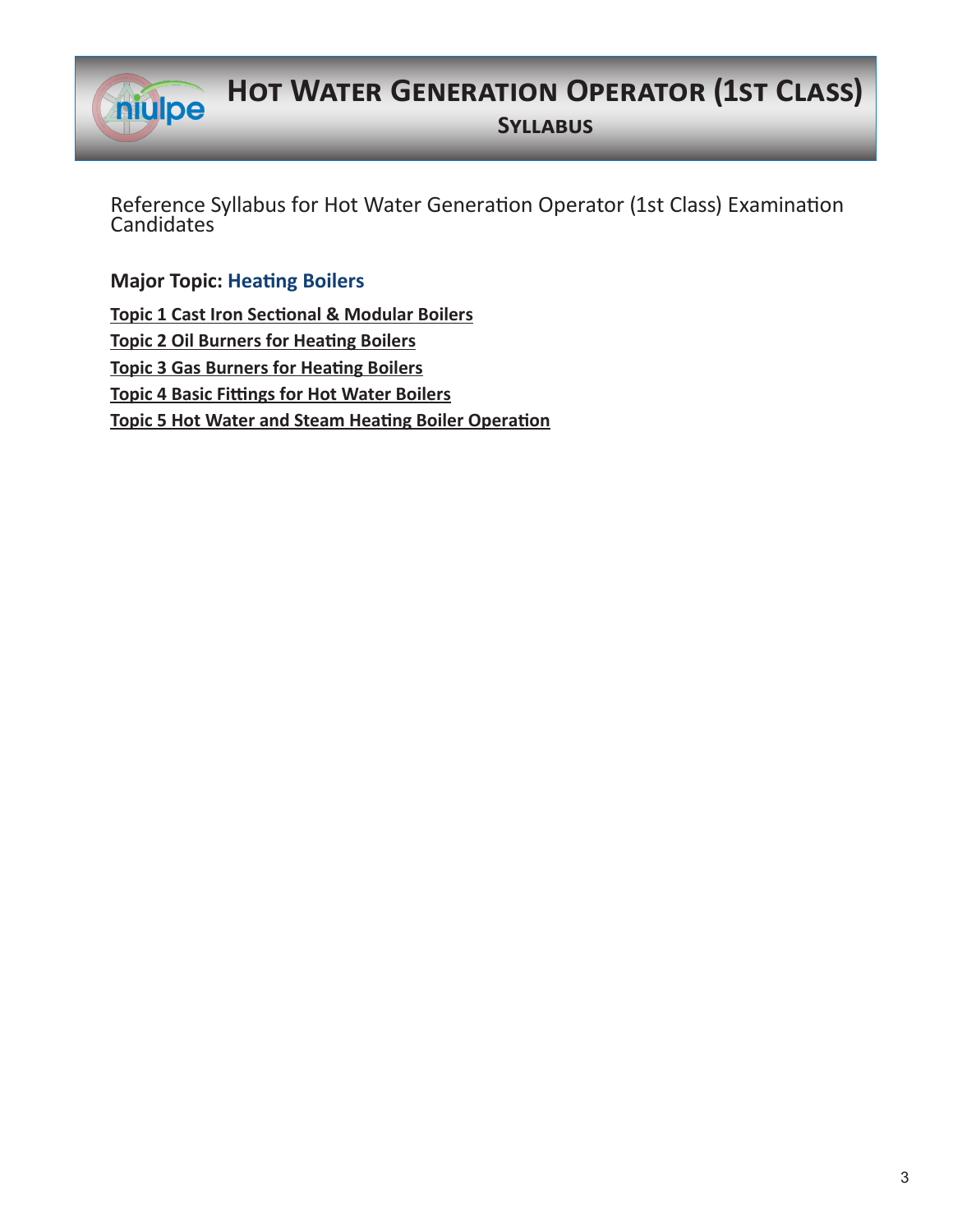

**National Institute for the Uniform Licensing of Power Engineers, Inc. PO BOX 16369 Pittsburgh, Pa 15242-0369**

**Phone: (888) 648-5566 Fax: (888) 648-5577** www.niulpe.org

# **REFERENCE SYLLABUS**

For

Hot Water Generation Operator (2nd Class)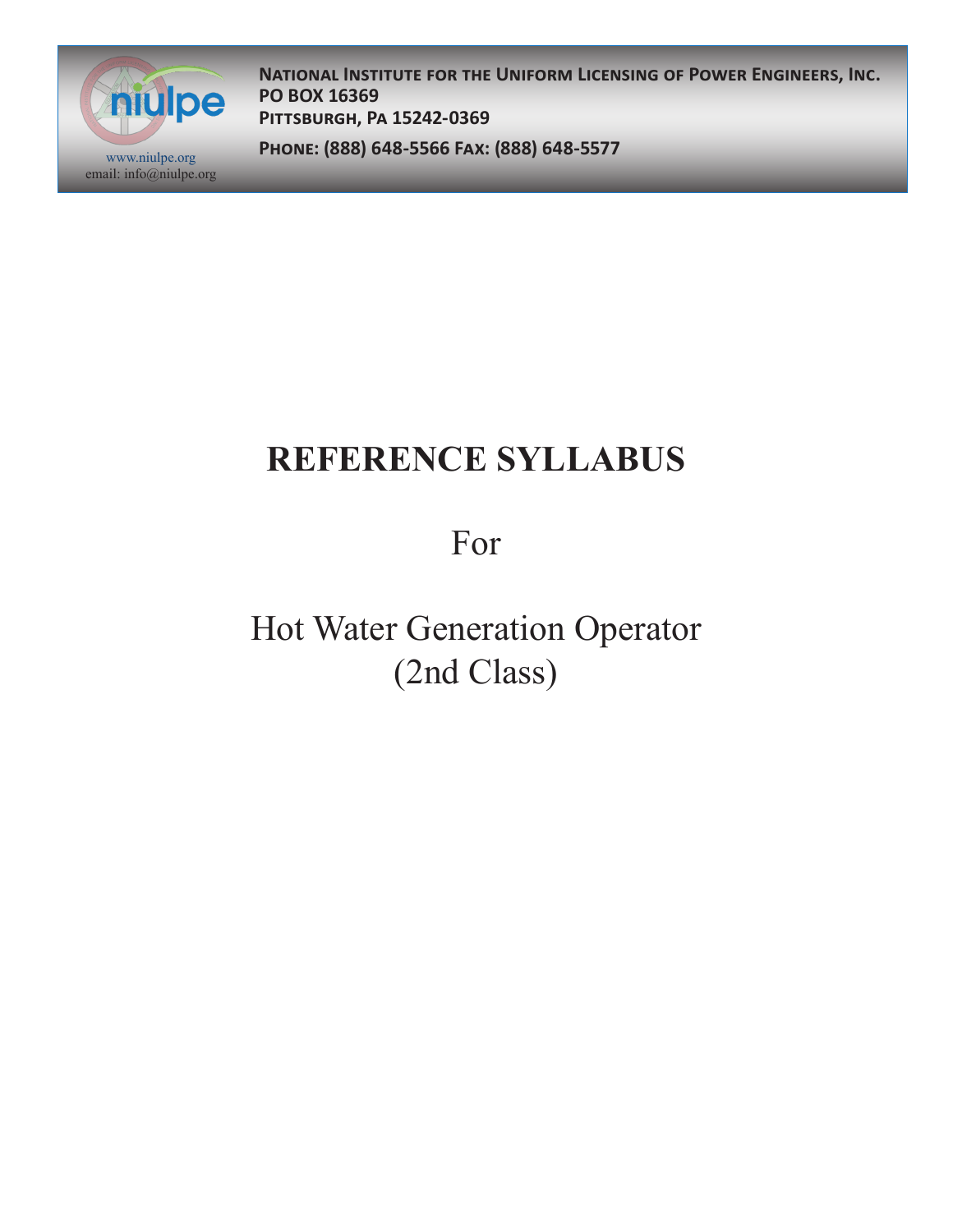

## **Hot Water Generation Operator (1st Class)**

**Syllabus**

### **Introduction**

This Syllabus is intended to assist candidates studying for the Hot Water Generation Operator (2nd Class) Examination.

#### **Recommended Study Program:**

It is recommended that, before undertaking this examination, the candidate completes Power Engineering Course of study, offered through a recognized and approved technical institute or training provider which addresses the Syllabus Outline.